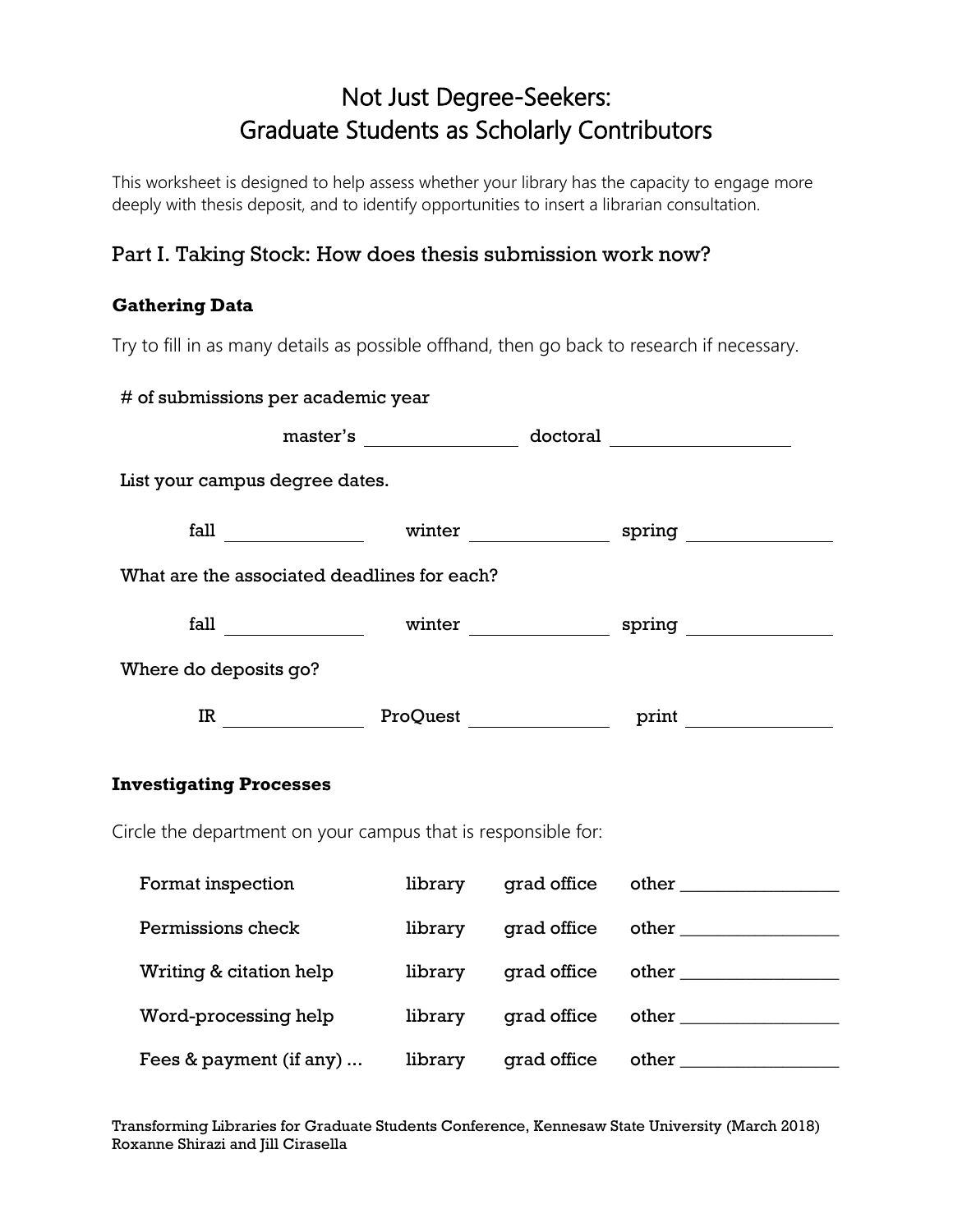#### **Policies**

| Are there required in-person meetings for<br>depositing students?                                                                | yes | no | not sure |
|----------------------------------------------------------------------------------------------------------------------------------|-----|----|----------|
| Comments<br><u> 1980 - Jan Stein Stein Stein Stein Stein Stein Stein Stein Stein Stein Stein Stein Stein Stein Stein Stein S</u> |     |    |          |
| Is there a mandatory preliminary format review<br>prior to submission?                                                           | yes | no | not sure |
| Comments                                                                                                                         |     |    |          |
| Does your institution allow embargoes or other<br>access restrictions?                                                           | yes | no | not sure |
| Comments                                                                                                                         |     |    |          |
| Does your institution allow previously published<br>materials in a thesis or dissertation?                                       | yes | no | not sure |
|                                                                                                                                  |     |    |          |
| Does anyone currently provide instruction about<br>fair use and copyright?                                                       | yes | no | not sure |
| Comments                                                                                                                         |     |    |          |

If some of these questions were difficult to answer, you've got some work to do! The first step towards making change is understanding the way things work now. Once you've got a handle on existing policies, you can start to see points of intervention. There may be an optimal time of year to do outreach to students and departments to have the most impact.

Next, we'll look at the expertise you already have in your library, and think about how to connect the library's efforts with other campus stakeholders.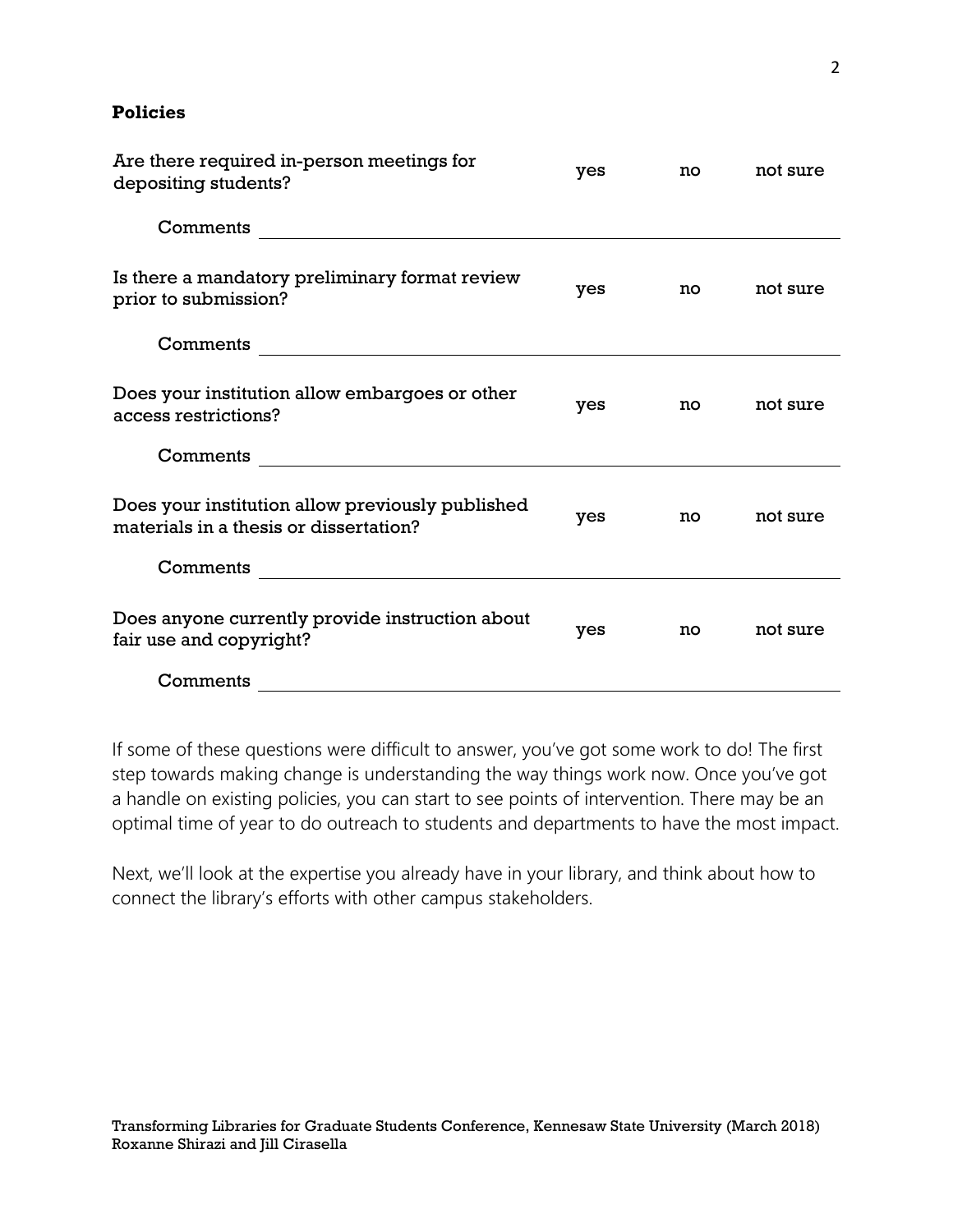# Part II. Making the Case: How can you advocate for a (larger) library role?

List roles or individuals in the library who have the existing expertise in these areas:

| publisher policies _______________   |  |
|--------------------------------------|--|
| author's rights ___________________  |  |
|                                      |  |
|                                      |  |
| image rights _______________________ |  |

Are there faculty committees or working groups you could reach out to, or meetings you could ask to attend?

\_\_\_\_\_\_\_\_\_\_\_\_\_\_\_\_\_\_\_\_\_\_\_\_\_\_\_\_\_\_\_\_\_\_\_\_\_\_\_\_\_\_\_\_\_\_\_\_\_\_\_\_\_\_\_\_\_\_\_\_\_\_\_\_\_\_\_\_\_\_\_\_\_\_\_\_\_\_

\_\_\_\_\_\_\_\_\_\_\_\_\_\_\_\_\_\_\_\_\_\_\_\_\_\_\_\_\_\_\_\_\_\_\_\_\_\_\_\_\_\_\_\_\_\_\_\_\_\_\_\_\_\_\_\_\_\_\_\_\_\_\_\_\_\_\_\_\_\_\_\_\_\_\_\_\_\_

\_\_\_\_\_\_\_\_\_\_\_\_\_\_\_\_\_\_\_\_\_\_\_\_\_\_\_\_\_\_\_\_\_\_\_\_\_\_\_\_\_\_\_\_\_\_\_\_\_\_\_\_\_\_\_\_\_\_\_\_\_\_\_\_\_\_\_\_\_\_\_\_\_\_\_\_\_\_

\_\_\_\_\_\_\_\_\_\_\_\_\_\_\_\_\_\_\_\_\_\_\_\_\_\_\_\_\_\_\_\_\_\_\_\_\_\_\_\_\_\_\_\_\_\_\_\_\_\_\_\_\_\_\_\_\_\_\_\_\_\_\_\_\_\_\_\_\_\_\_\_\_\_\_\_\_\_

What other entities might you want to reach out to (e.g., faculty members via liaison librarians, department secretaries, student government leaders, writing center, student support services)?

\_\_\_\_\_\_\_\_\_\_\_\_\_\_\_\_\_\_\_\_\_\_\_\_\_\_\_\_\_\_\_\_\_\_\_\_\_\_\_\_\_\_\_\_\_\_\_\_\_\_\_\_\_\_\_\_\_\_\_\_\_\_\_\_\_\_\_\_\_\_\_\_\_\_\_\_\_\_

\_\_\_\_\_\_\_\_\_\_\_\_\_\_\_\_\_\_\_\_\_\_\_\_\_\_\_\_\_\_\_\_\_\_\_\_\_\_\_\_\_\_\_\_\_\_\_\_\_\_\_\_\_\_\_\_\_\_\_\_\_\_\_\_\_\_\_\_\_\_\_\_\_\_\_\_\_\_

\_\_\_\_\_\_\_\_\_\_\_\_\_\_\_\_\_\_\_\_\_\_\_\_\_\_\_\_\_\_\_\_\_\_\_\_\_\_\_\_\_\_\_\_\_\_\_\_\_\_\_\_\_\_\_\_\_\_\_\_\_\_\_\_\_\_\_\_\_\_\_\_\_\_\_\_\_\_

\_\_\_\_\_\_\_\_\_\_\_\_\_\_\_\_\_\_\_\_\_\_\_\_\_\_\_\_\_\_\_\_\_\_\_\_\_\_\_\_\_\_\_\_\_\_\_\_\_\_\_\_\_\_\_\_\_\_\_\_\_\_\_\_\_\_\_\_\_\_\_\_\_\_\_\_\_\_

Transforming Libraries for Graduate Students Conference, Kennesaw State University (March 2018) Roxanne Shirazi and Jill Cirasella